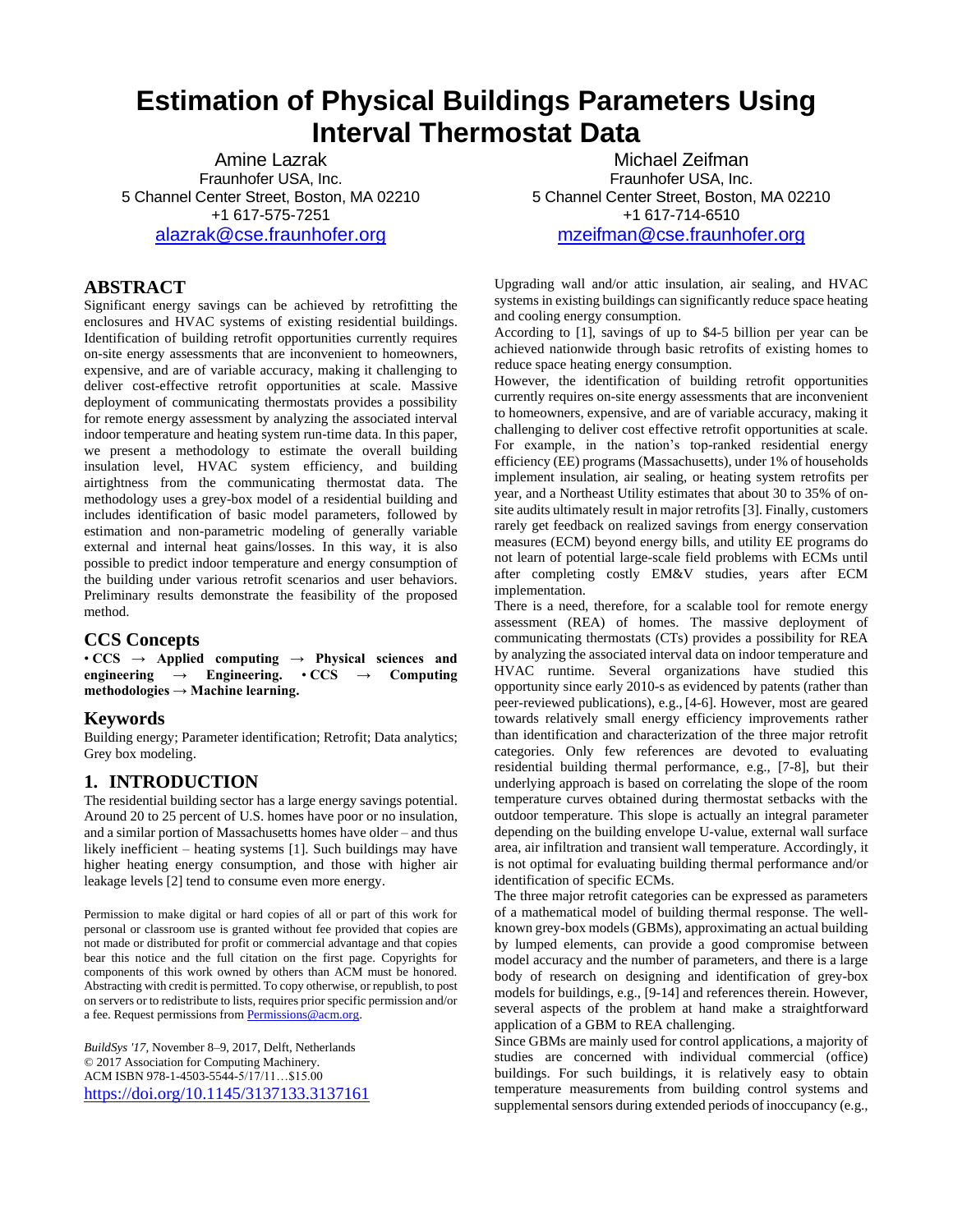over weekends [11]). While the temperature measurements facilitate model design and reduces the number of parameters to be identified, measurements during unoccupied periods minimizes the problem of generally unknown internal heat gains [11]. For residential homes in REA applications, no systematic periods of inoccupancy exist, and typical available information is limited to building envelope dimensions (no characteristics of thermal *zones*, however), major construction material (e.g., wood), and approximate location (e.g., zip code). The control applications concentrate on prediction of state variables (temperature and HVAC status) rather than on identification of parameters per se. The inverse problem of parameter estimation in thermal models is essentially an ill-posed problem, which indirectly implies that large variations of parameter values can result in small changes of the state variables. In other words, the identified model can work well for temperature prediction even with parameters that are significantly different from the ground truth values.

Further, whereas air leakage effect is somewhat less important in commercial buildings, in US residential buildings infiltration accounts for 28% of total heat losses, which is larger than or comparable to wall- (19%), windows- (26%), or foundation- (19%) heat losses [15]. Moreover, infiltration models used in GBMs seldom include both wind and stack effects (which are equally important [16]), e.g., ref. [14] only includes the wind effect.

Lastly, the external and internal heat gains (or losses) that can be conventionally modeled (external - [9]) or estimated (internal - [11]) for commercial buildings are difficult to model for residential buildings in REA. Solar gain modeling is particularly challenging, due to the lack of both true local solar irradiation data and relevant building data (orientation, windows).

In this paper, we present a methodology to estimate the building insulation level, heating system efficiency, and building airtightness from CT data for homes with single thermostat and gas furnace. This methodology development is part of a larger project in which both CT and onsite energy assessment data for about 300 US homes will be obtained and analyzed. The proposed methodology is based on a GBM that yields a set of differential equations for lumped building elements. Our approach addresses the above challenges as follows:

1) We use the limited CT data to characterize *both* a zone and a home. Whereas a second-order GBM is generally considered to be accurate for the zone description [12], the lack of zone information leads to partial estimates of the insulation level/air tightness and makes HVAC efficiency estimation impossible. Assuming an even distribution of furnace-based heat supply throughout a home with single thermostat, we still apply a second-order GBM for a home. To compensate for the GBM coarseness and associated overfitting problem in this case, we propose to restrict the parameter search space by using analytical correlations obtained for a home over the entire heating season.

2) We model both wind and stack effects in air leakage.

3) We use data collected at nighttime, when external and internal heat gains/losses are minimal, to estimate the basic model parameters. Whereas we then estimate these gains using overall data somewhat similarly to Ref. [11], we address the model-caused uncertainty of these gains by modeling them using a statistical approach with conventional predictors.

The proposed approach is explained in the remainder of this paper.

## **2. APPROACH AND RESULTS**

[Figure 1](#page-1-0) presents the main six steps of the proposed method.



**Figure 1. The six steps of the proposed methodology**

#### <span id="page-1-0"></span>**2.1 Interval thermostat data**

Available CT data usually comprise indoor temperatures and relative humidity, HVAC runtime, time stamp, wind speed and outdoor temperature. The two latter variables are usually not measured on site but pulled from the nearest weather station. Depending on CT manufacturer, the data can be, e.g., recorded at 5 minute intervals, with temperature resolution of about 0.1°F and time resolution for HVAC runtime of 1 second.

Two buildings with different energy performance characteristics were considered in this study. The CT data were obtained over 2016/2017 heating season. The available ground truth was partial: building 1 had a higher insulation level than building 2. Data cleaning included filling the missing values (by inter- /extrapolation) and reconstructing the binary on/off HVAC signal at 15 s resolution.

#### <span id="page-1-1"></span>**2.2 Zone thermal model**

For a building zone, we propose the following second-order GBM:

$$
C_r \frac{dT_r}{dt} = Q_{HVAC} + Q_{fan} + q_{int} + U_w (T_w - T_r) + q_{inf}
$$
 Eq. 1  

$$
C \frac{dT_w}{dt} = U_w (T_w - T_s) + U_w (T_w - T_s) + q_{inf}
$$
 Eq. 2

<span id="page-1-3"></span><span id="page-1-2"></span>
$$
C_w \frac{u_1}{dt} = U_w (T_r - T_w) + U_w (T_a - T_w) + q_{ext}
$$
 Eq. 2

$$
q_{inf} = \rho_{air} c_{p,air} \left( C_1 V_{air}^{2.6} + C_2 |T_a - T_r|^{1.3} \right)^{0.5} (T_a \qquad \mathbf{Eq. 3}
$$

$$
Q_{HVAC} = RT * q_{hvac}
$$
 and  $Q_{fan} = RT_{fan} * q_{fan}$  Eq. 4

where variables  $T_r$ ,  $T_w$ ,  $T_a$  are respectively indoor, wall and outdoor temperatures,  $Q_{HVAC}$  is HVAC heat supply [Wt],  $Q_{fan}$  is HVAC fan residual heat supply,  $q_{int}$  internal heat gains/losses affecting directly  $T_r$ ,  $q_{ext}$  is heat gains/losses affecting the walls externally and  $q_{inf}$  heat loss due to air infiltration,  $V_{air}$  is the wind speed and RT the HVAC binary on/off signal.  $RT_{fan}$  is the HVAC fan runtime on/off signal that was reconstructed based on the indoor temperature data. The parameters to be identified are  $C_r$  and  $C_W$ , which are respectively internal (air and equipment) zone and wall heat capacities,  $U_w$  overall enclosure heat transfer rate (assumed to be the same for inward and outward directions),  $C_1$  and  $C_2$ , which are coefficients characterizing respectively the wind and stack effects, and  $q_{hvac}$  the heat supplied by the heating system.

#### **2.3 Zone-based identification**

To minimize the effect of unknown external and internal heat gains/losses, we consider nighttime (i.e., recorded from 12 am to 5 am) data for estimation of the basic parameters. This is similar to Ref. [11] that uses weekend data for an office building; however, multiple nights might be needed to compensate for the lack of excitation during a single night period.

The continuous-time differential equations describing the heat transfer between the building zone and its surroundings form a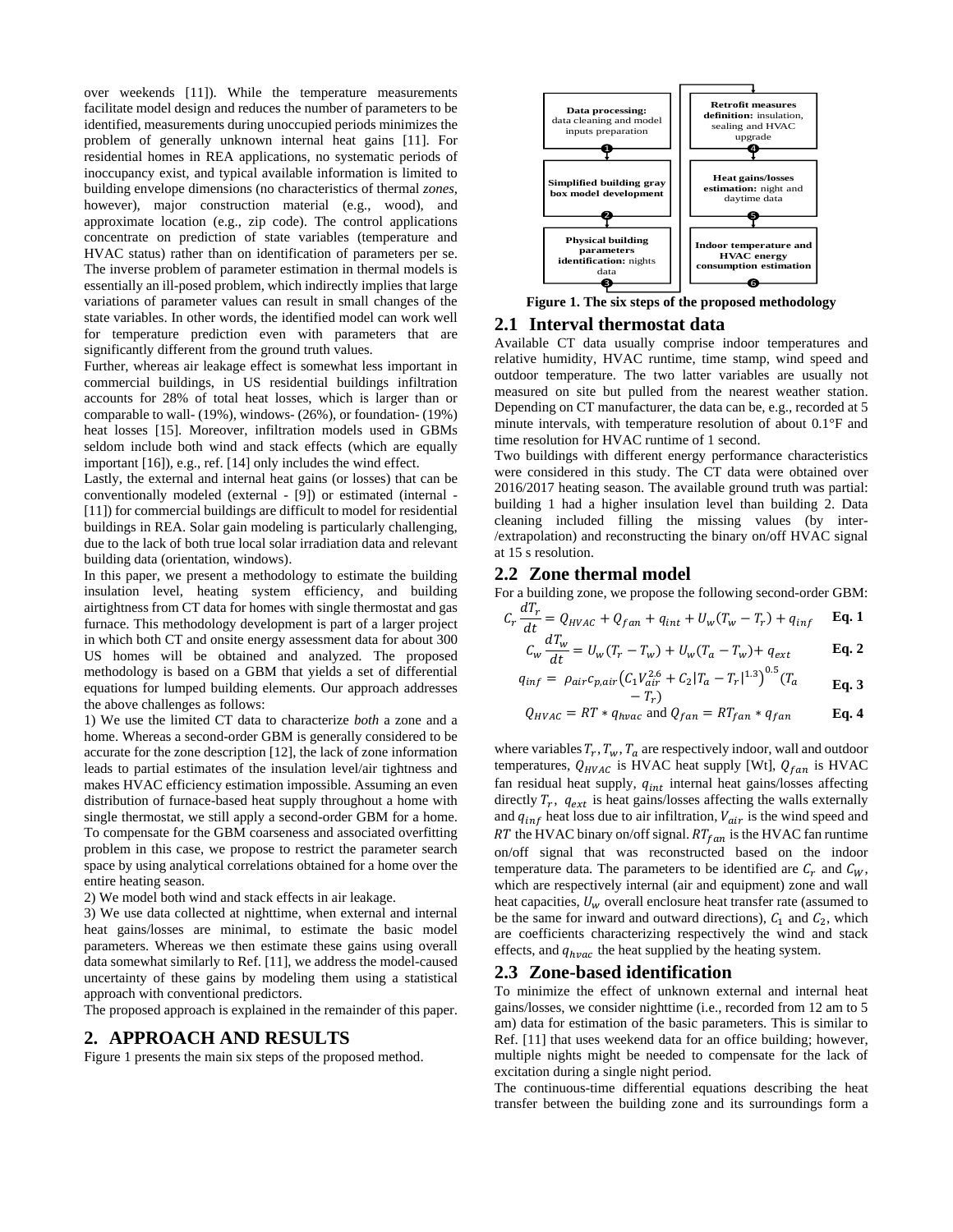nonlinear state-space representation. Its parameters to be identified are presented in section [2.2.](#page-1-1) The state variables are  $T_r$  and  $T_w$ , the inputs are  $T_a$ , RT, RT<sub>f an</sub>,  $q_{int/ext}$  and  $V_{air}$  and the output is  $T_r$ .

The differential equations are discretized and an identification process is then applied to minimize the mean square error (MSE) between actual and predicted output using a MATLAB toolbox [17]. Note that we obtained a closed-form solution to a simpler second-order GBM and estimated its parameters by curve fitting earlier [18]. Although that approach does not involve discretization and accordingly is more accurate, it cannot be used with the nonlinear infiltration model, Eq. 3.

The initial lumped wall temperature was considered as a parameter to be identified too. Only identified parameters for which the fit, [Eq. 5,](#page-2-0) is significant and MSE is low were considered for parameters selection.

$$
fit = 100\left(1 - \frac{\sum (T_r - \hat{T}_r)^2}{\sum (T_r - mean(T_r))^2}\right)
$$
 Eq. 5

 $\hat{T}_r$  is the model output, estimation of  $T_r$ .

Once the parameters are identified, the whole data set (nighttime and daytime) is considered to identify the heat gains/losses for successive time windows (4 hours in this study). In this step, all the parameters in the differential equations [\(Eq. 1](#page-1-2) an[d Eq. 2\)](#page-1-3) were those estimated by nighttime data except for  $q_{int}$  and  $q_{ext}$ , that were identified for the considered time windows. Further, as a simple yet meaningful machine learning method, we used a linear regression model to predict heat gains/losses. The candidate predictors were: time window number, month, week of the year, day of the week (workday or holiday), and difference between indoor and outdoor temperatures and relative humidity.

The statistical characteristics of the identified parameters are given in [Table 1](#page-2-1) and [Table 2.](#page-2-2) Only the most relevant parameters were reported, other parameters are usually considered to be known.

Due to noise in data and, potentially, lack of excitation [12], the identified parameters are different for different nights. However, the main building physical parameters seem to converge to specific values, as an analysis of the scatter plots of each parameter versus the outside temperature (averaged per identification period) reveals. Indeed, the underlying model assumptions are likeliest to be valid when the difference between the outdoor and indoor temperatures is large. These converged values were close to the median values. Note that, due to the lack of zone geometry information, the parameter U is actually a product of the lumped wall U-value and wall surface area. The estimated value of Q suggests a relatively small zone size (see Section 2.4 below).

The results suggest that the second building's thermal conductance is 22% higher than that of the first building, which agrees with qualitative assessments of insulation levels (i.e., building #2 (bui#2) rated as medium and building #1 (bui#1) as high), assuming similar zone surface areas. An example of the estimated indoor and lumped enclosure temperatures is presented in [Figure 2.](#page-2-3) These temperatures were simulated using the selected identified parameters (median values). The temperatures estimated with the GBM follow the dynamic of the actual ones with a satisfactory degree of precision. Note that the lumped wall temperature is close to that at the steady state (i.e., the average between indoor and outdoor temperature).

Once the basic physical building parameters of the zone are identified using the nighttime data, the internal heat gains of the zone can be estimated using the overall data. For the zone, we can assume the estimates to have no systematic deviations from the true values [11]. In this case, we can use the estimated heat gain/loss values to calculate the potential energy reduction of the building once it is retrofitted.

<span id="page-2-1"></span>

<span id="page-2-3"></span><span id="page-2-2"></span><span id="page-2-0"></span>**Figure 2. Example of indoor temperature evolutions, comparison between predicted and actual one, bui#1**

| аліс 2. Iuchuncauvii I csuns Ivi "пап $\pi$ |             |                |
|---------------------------------------------|-------------|----------------|
| Bui#2                                       | $U_w$ [W/K] | $Q_{HVAC}$ [W] |
| Max                                         | 61          | 887            |
| Mean                                        | 30          | 564            |
| Median                                      | 30          | 556            |
| Min                                         | 14          | 357            |

**Table 2. Identification results for bui#2**

#### **2.4 Identification of overall home parameters**

A single-thermostat home does not necessarily comprise a single thermal zone. Accordingly, the second-order GBM, Eqs. (1)-(2) with just five basic parameters can be too coarse to describe the thermal behavior of actual residential buildings.

On the other hand, using more equations and parameters may not be practical when external and internal heat gains/losses data exists and we need to consider relatively short periods of nighttime to compensate for this lack of data.

A solution to this problem can be a *restricted* second-order GBM, if we assume an even distribution of furnace heat over the interior floorspace of the building and also assume that the dynamics of the zone temperature follows that of the "average" indoor temperature. The main idea is that the experimental indoor temperature curve is no longer considered to be the "best" solution to which a GBM solution is conventionally fitted for parameter identification. Rather, the parameters of Eqs. (1)-(2) are estimated by fitting the GBM to an unknown yet "best" second-order solution, i.e., a hypothetical curve that may differ from the experimental ones. Although such a curve is unknown, we can assess some parameters that define this curve using overall approximated correlations. Such correlations, in turn, can yield confidence intervals for these parameters, that we propose to use to restrict the search space in the conventional GBM identification.

To illustrate this approach, consider periods of time when the heating system is "on." In US residences, gas furnaces are sized to enable quick temperature recovery, so that typical run times during non-recovery periods are short (up to 10-20 minutes). During these periods, the indoor temperature increases almost linearly in time (see als[o Figure 2\)](#page-2-3). Since the selected window for nighttime (12 am to 5 am) typically excludes temperature recovery periods from nighttime setback, the durations of time "on" can be assumed to be short. If we neglect the infiltration and fan effects for simplicity, we will get the following two approximate correlations [19]: